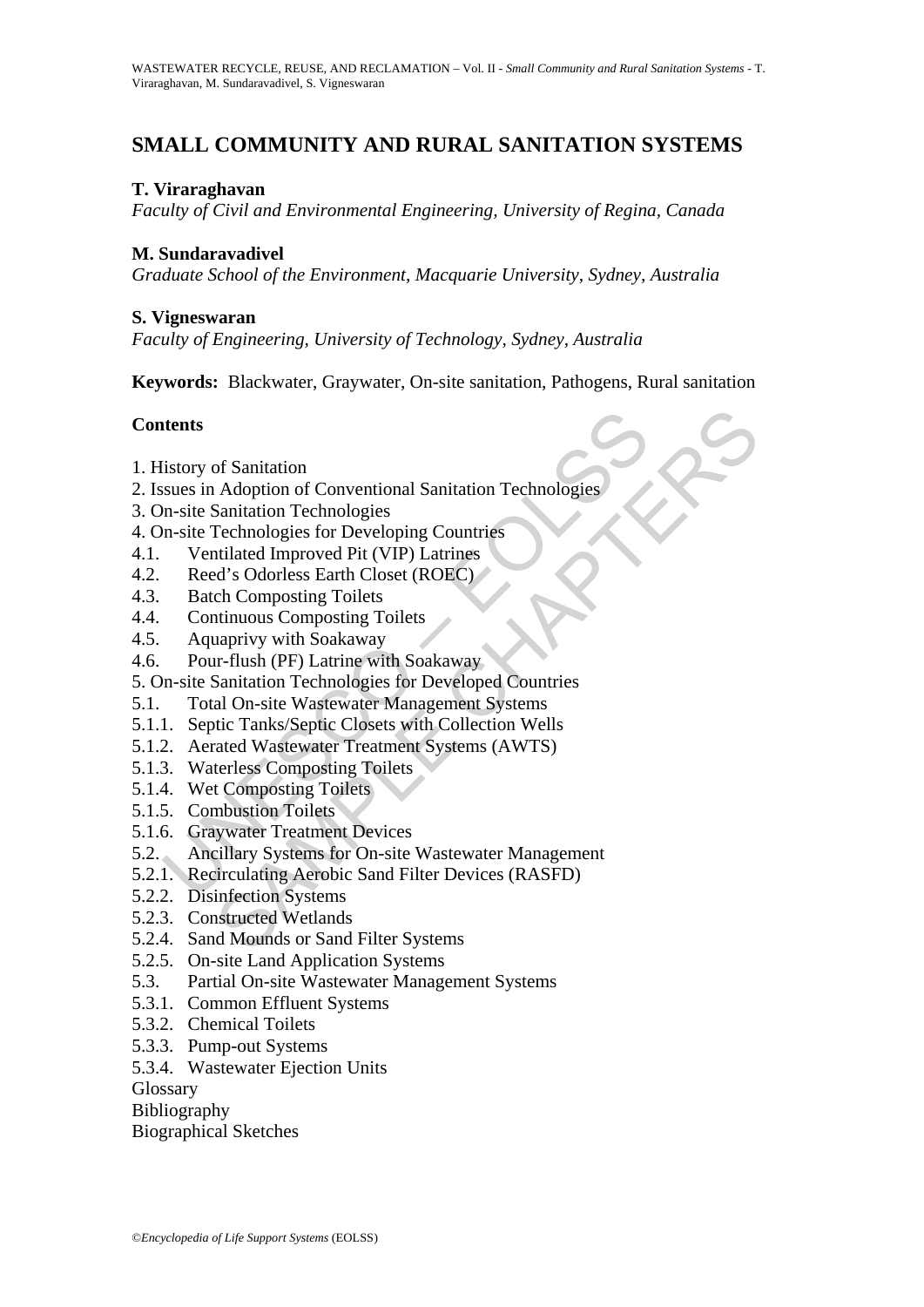### **Summary**

Safe and appropriate disposal of human wastes is a basic requirement for sanitation and public health protection. For proper sanitation, effective treatment methods to ensure complete destruction of pathogens in excreta prior to disposal and reuse is a must. Conventional wastewater collection system, as found in modern cities, is often not feasible to be operated in small and rural communities, because of its prohibitively high cost. In developing countries, where poor water supply conditions exist, conventional system is technically not feasible. Typically, the cost of a conventional sanitation system, requires about one-fourth of the average annual income of these low-income communities. On-site sanitation technologies, with lower costs of installation, and low water supply requirements offer the advantages that are critical under such circumstances. Design of an effective on-site waste disposal system also needs, among other things, an adequate understanding of the relationship between excreta and health. The type and level of advancements in on-site technologies greatly vary among developed and developing countries. The variation depends mainly on affordability, local social customs and practices, and regulatory requirements for disposal.

## **1. History of Sanitation**

istingthand and evaluate understanding of the relationship between<br>type and level of advancements in on-site technologies greloped and developing countries. The variation depends main!<br>I social customs and practices, and r s, an adequate understanding of the relationship between excreta and he<br>and level of advancements in on-site technologies greatly vary am<br>and developing countries. The variation depends mainly on affordabi<br>customs and pra Proper sanitation has been a concern for human beings since their early efforts to organize as communities. Ever since, sanitation has been a major focus of all development. Historic evidences indicate that systems existed around 2000 BC in ancient India and on the Island of Crete that drained water away from buildings. Open sewers were used as early as  $6<sup>th</sup>$  century BC in Rome that carried city wastes to the nearby River Tiber. With the industrial revolution during the mid- $18<sup>th</sup>$  century came urbanization and with expanding urban populations came sanitation problems. The first flush toilet developed by Sir John Harrington in 1596 for Queen Elizabeth I's Richmond Palace has never become commercial. Alexander Cumming developed a water-flushed toilet in 1775 and it was Joseph Bramah, a cabinetmaker in England who patented the first practical toilet in 1778. But these systems did not have devices to prevent water from continually flowing into the toilet. In 1872, Thomas Crapper and Co. first manufactured water-efficient flush toilets for commercial availability.

The toilet wastes were first collected in a privy vault-cesspool system. The privy vaultcesspool is essentially a simple pit often lined with stone located close to the residences or in the cellars. This system allowed solids to settle and the liquid to seep into the ground. The solids from these arrangements were spread on agricultural land. The adoption of flushing toilets and the resulting discharge of large quantities of fecally polluted water into the privy vault-cesspool systems often resulted in overflows, causing health hazards. The relationship between human wastes and diseases was first established by a pioneering epidemiological study by John Snow, a physician, who traced the recurrence of cholera epidemic in London, to a public tap that was being contaminated by the close-by cesspools. It was then theorized that the rotting human wastes result in the emergence of noxious vapors that cause diseases ('filth theory' or 'miasmatic theory' of diseases). Public health concerns due to the accumulation of human wastes close to the dwelling area resulted in the conveyance of all wastes towards watercourses. Water in huge quantity began to be used to move the wastes from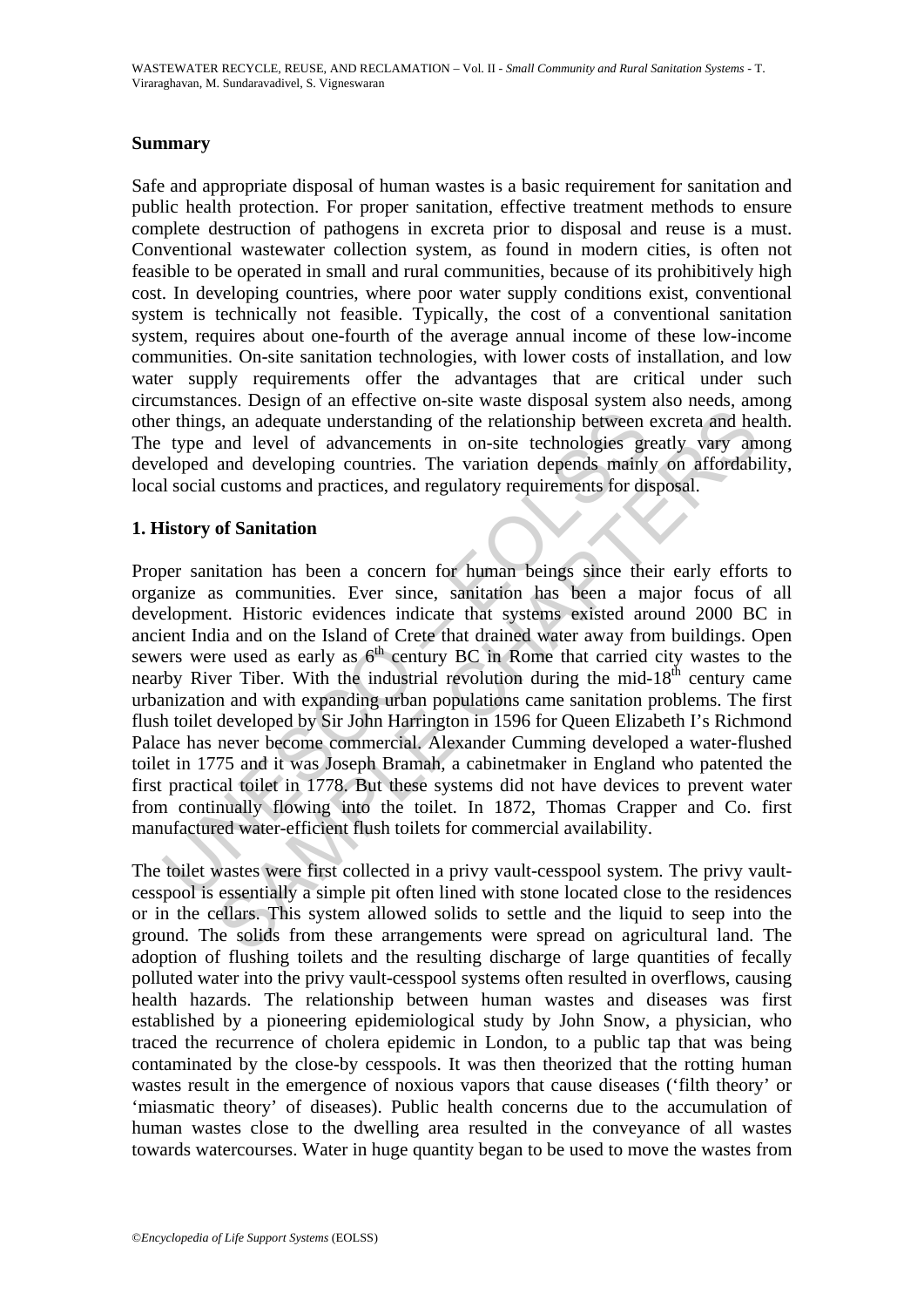households and the resulting sewage was transported through open sewers. These open sewers were eventually directed to the stormwater collection drains, leading the authorities to adopt a "combined water carriage sewer system" and later a "separate or sanitary sewer system" that excludes stormwater. These conventional sewer systems, with steep gradients that use water as the flushing agent were then installed to swiftly remove human excreta before it started to putrify. With the invention of the microscope in 1872, the "filth theory of diseases" gave way to the "pathogenic theory" that identified distinct groups of microorganisms as the ones causing diseases. Unfortunately, the conventional sanitary sewer systems retain much of their old engineering design criteria and hence high costs.

## **2. Issues in Adoption of Conventional Sanitation Technologies**

In modern cities and other densely populated human settlements, development authorities and users alike view conventional sewerage as an absolutely essential part in managing household sewage. Though conventional sewer systems offer convenience and public health benefits to the users, it is often not feasible to operate these systems in rural and sparsely populated areas because of the following reasons:

- wastewater collection network in sparsely populated areas becomes expensive;
- capital and operation costs of treatment systems for such areas become prohibitively high because of the smaller scale of operation.

modern cities and other densely populated human settlem<br>orities and users alike view conventional sewerage as an absolute<br>aging household sewage. Though conventional sewer systems<br>public health benefits to the users, it is 1 cities and other densely populated human settlements, developm<br>
and users alike view conventional sewerage as an absolutely essential pa<br>
household sewage. Though conventional sewer systems offer convenia<br>
health benefi Low-income urban communities, such as those found in the cities of developing countries require alternative wastewater management systems for sanitation, as conventional capital intensive systems can not be installed due to financial constraints. Typically, the cost of conventional sewerage is excessive, sometimes requiring a total annual expenditure in the order of a quarter of average household earnings in these countries. Non-affordability by the low-income communities in developing countries is one of the major reasons for lack of sanitation in these countries. Also, conventional systems can not be operated in these communities due to poor water supply conditions. As a result, more than 2.8 billion people in these countries are not served with any kind of sanitation (Table 1).

|                  | <b>Population (in millions)</b> |      |               |      |                 |      |              |    |
|------------------|---------------------------------|------|---------------|------|-----------------|------|--------------|----|
|                  | <b>Total</b>                    |      | <b>Served</b> |      | <b>Unserved</b> |      | $%$ coverage |    |
|                  | $90^\circ$                      | 94   | $90^\circ$    | '94  | $90^\circ$      | '94  | '90          | 94 |
| Urban sanitation | 1389                            | 1594 | 936           | 1005 | 453             | 589  | 67           | 63 |
| Rural sanitation | 2682                            | 2789 | 505           | 536  | 2177            | 2253 | 20           | 18 |

Source: World Health Organisation, Geneva, 1996

Table 1. Sanitation coverage in developing countries

#### **3. On-site Sanitation Technologies**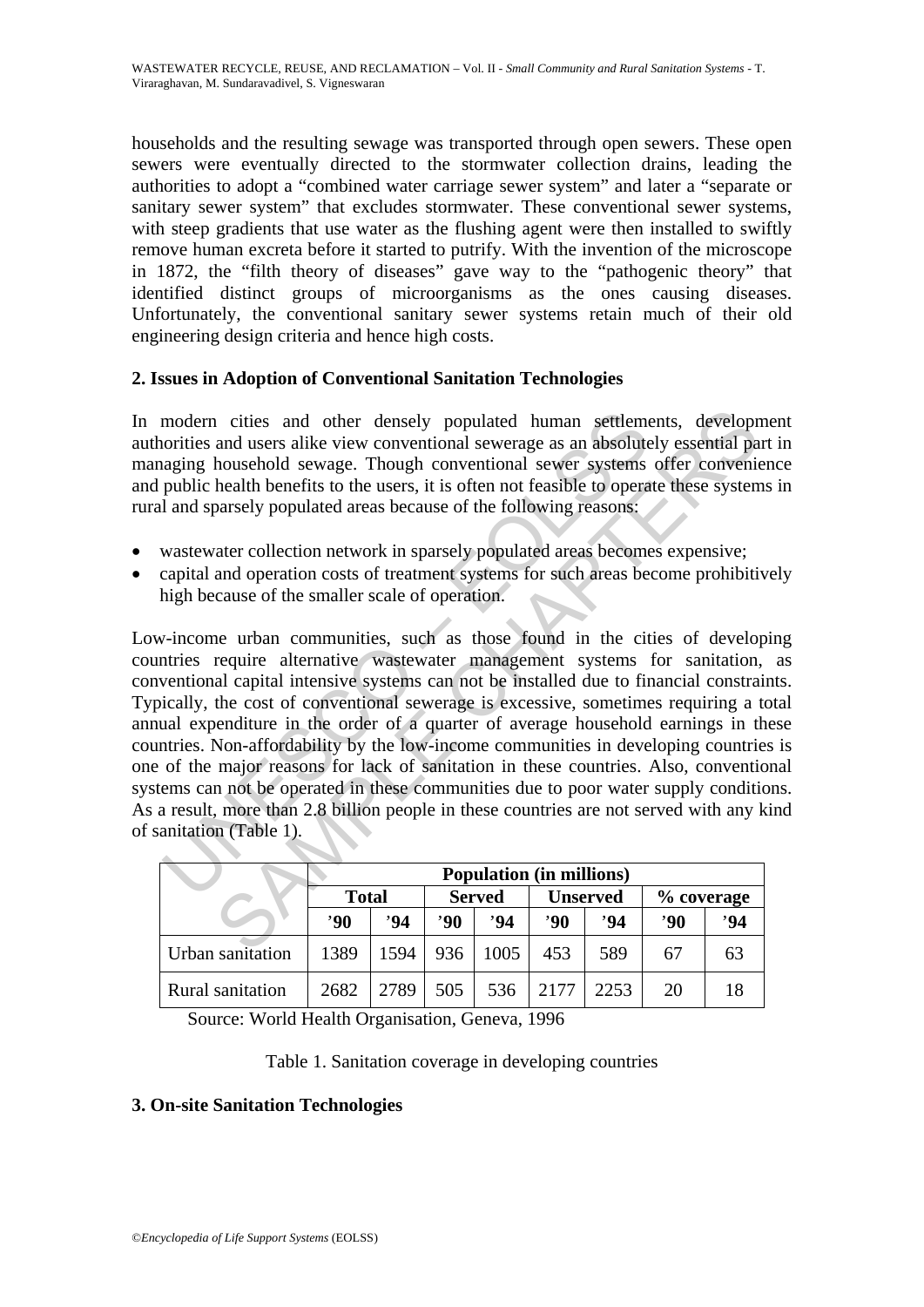On-site sanitation technologies, with their lower costs of installation and low water supply requirements, offer the advantages that are critical under such circumstances. The concept of on-site wastewater management involves treatment (either fully or partially) of household wastewater at the point of generation, i.e., within the household premises. As history shows, like in the case of the privy vault-cesspool systems, on-site sanitation systems should not be considered merely as a cheap and easy alternative to a conventional sewer system, because poorly planned and poorly maintained on-site systems can increase the potential for health hazards due to increased exposure to pathogens. They can also cause diffuse source pollution of water ways, groundwater and adjoining land.

In both the developed and developing countries, on-site sanitation technologies offer alternatives to the conventional sewerage for rural and sparsely populated human settlements. However, the type and level of advancements in on-site technologies greatly vary among these countries. The variations depend mainly on affordability criteria and also on the local social customs and practices. Therefore, it will be appropriate to discuss on-site sanitation technologies in the context of developing countries separately from those adopted in developed countries.

## **4. On-site Technologies for Developing Countries**

ements. However, the type and level of advancements in or<br>thy vary among these countries. The variations depend mainl<br>ria and also on the local social customs and practices. The<br>ropriate to discuss on-site sanitation techn From the local occident of a transmission of a transmission of the data on the local occident of a discontinuo<br>state is discontinuous and productions and practices. Therefore, it will<br>example to discuss on-site saintation A variety of technologies are available for on-site sanitation. Not all of them are suitable for all geographic locations and circumstances. One should carefully consider the selection of any of these systems taking into account various factors such as local customs and beliefs about personal hygiene, ease of maintenance, public health risks, groundwater pollution, etc., that may affect or that may be affected by selected arrangement. A list of probable on-site sanitation alternatives suitable in on-site sanitation technologies is given below:

- (a) ventilated improved pit (VIP) latrine;
- (b) Reed's odorless earth closet;
- (c) batch-composting toilet;
- (d) continuous composting toilet;
- (e) aquaprivy with soakaway;
- (f) pour-flush (PF) latrine with soakaway;
- (g) pour-flush latrine, septic tank and soakaway.

## **4.7. Ventilated Improved Pit (VIP) Latrines**

Conventional pit latrines, the most common sanitation facility in many developing countries, is nothing but a hole in the ground with a squatting plate covering the hole and a temporary superstructure for privacy. The major disadvantages of these arrangements are the malodorous conditions and the breeding of flies and mosquitoes. In permeable soils, the liquid part of the excreta together with water used for latrine and personal cleansing, percolates into the surrounding soil.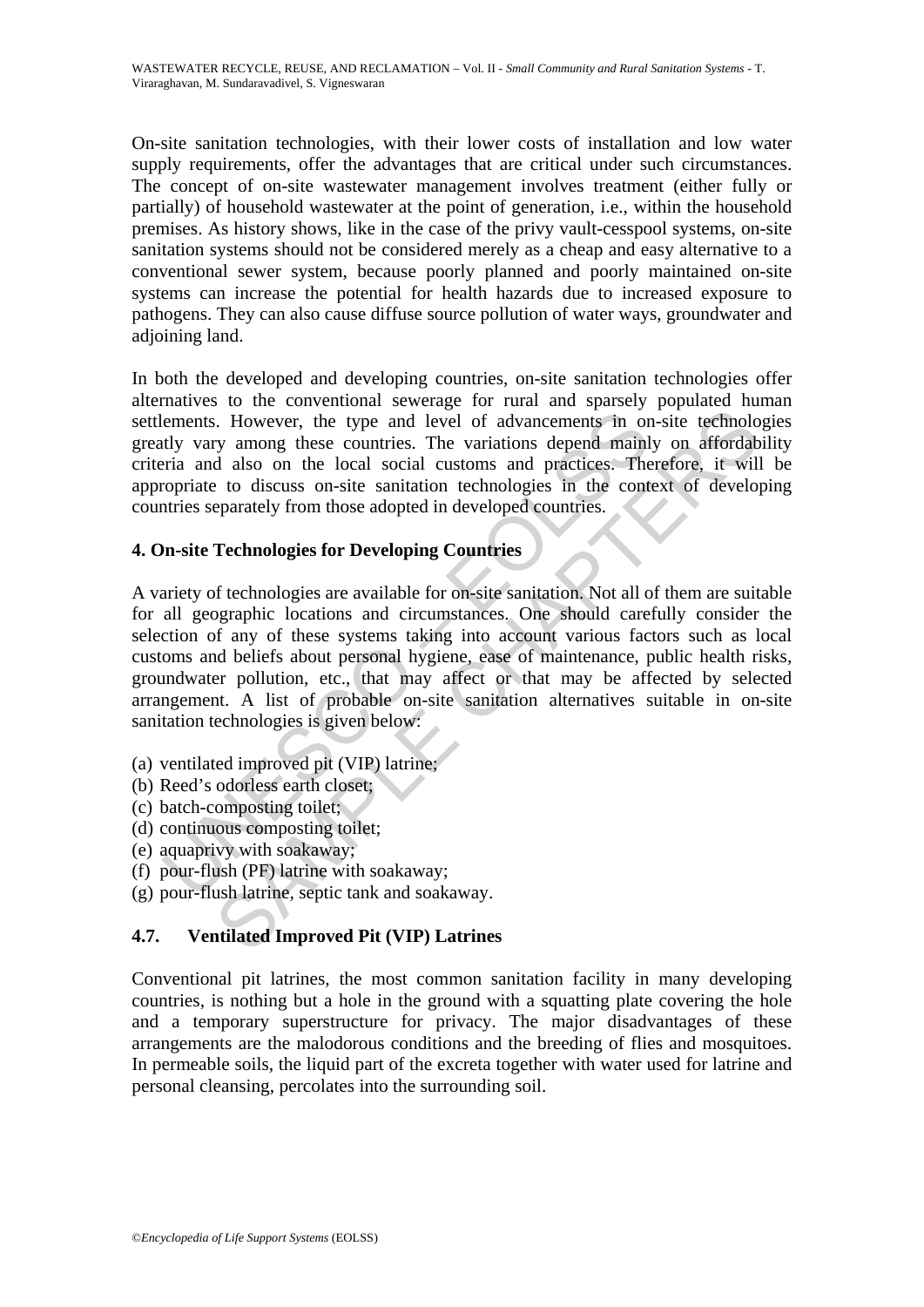WASTEWATER RECYCLE, REUSE, AND RECLAMATION – Vol. II - *Small Community and Rural Sanitation Systems* - T. Viraraghavan, M. Sundaravadivel, S. Vigneswaran



Figure 1. Isometric view of a VIP latrine

Figure 1. Isometric view of a VIP latrine<br>
Figure 1. Isometric view of a VIP latrine<br>
solid fraction undergoes anaerobic digestion and gets reduced in<br>
res are designed to overcome these disadvantages with simple m<br>
form a Figure 1. Isometric view of a VIP latrine<br>
Figure 1. Isometric view of a VIP latrine<br>
Fraction undergoes anaerobic digestion and gets reduced in volume. The<br>
designed to overcome these disadvantages with simple modificati The solid fraction undergoes anaerobic digestion and gets reduced in volume. The VIP latrines are designed to overcome these disadvantages with simple modifications. They have four essential components: a pit, a vent-pipe attached to the pit, a squatting platform and the superstructure (Figure 1). The pit is approximately  $1 \text{ m}^2$  in cross section, and its depth is calculated for the design period. Depth is normally in the range of 3 to 8 m. It must be of sufficient size that the need for shifting or cleaning/desludging the pit does not arise frequently, at least not more frequently than once in 12 months. The pit is slightly offset from the squatting platform so that a vent pipe can be attached to the pit for odor control. It is either unlined or partially lined just below the squatting platform. It is better to line the upper part of the pit to avoid collapse of pit and also to properly support the squatting platform. In order to avoid surface run-off from entering the pit, the area surrounding the pit has to be appropriately graded.

The minimum recommended size of vent pipe for maximum odor control is 150 mm. The vent pipe has to be painted black and located on the side where there is sunshine for most time of the year. This is to heat the air inside the pipe to create an up-draft. Any odor generated from the decomposition of pit contents will be expelled via the vent pipe. Covering the pipe with a gauze screen will prevent flies and other insects entering the toilet thus minimizing the health hazard from these insects. Both the vent pipe and the gauze screen must be made from corrosion resistant materials such as fiberglass or PVC.

Depending on the preference of the user, the superstructure for the VIP latrine can be permanent or removable. Under normal circumstances, when the pits are filled to about three-fourths of its capacity, the superstructure and the squatting platform are removed and the pit is filled up with soil from a new pit dug nearby. If the user prefers a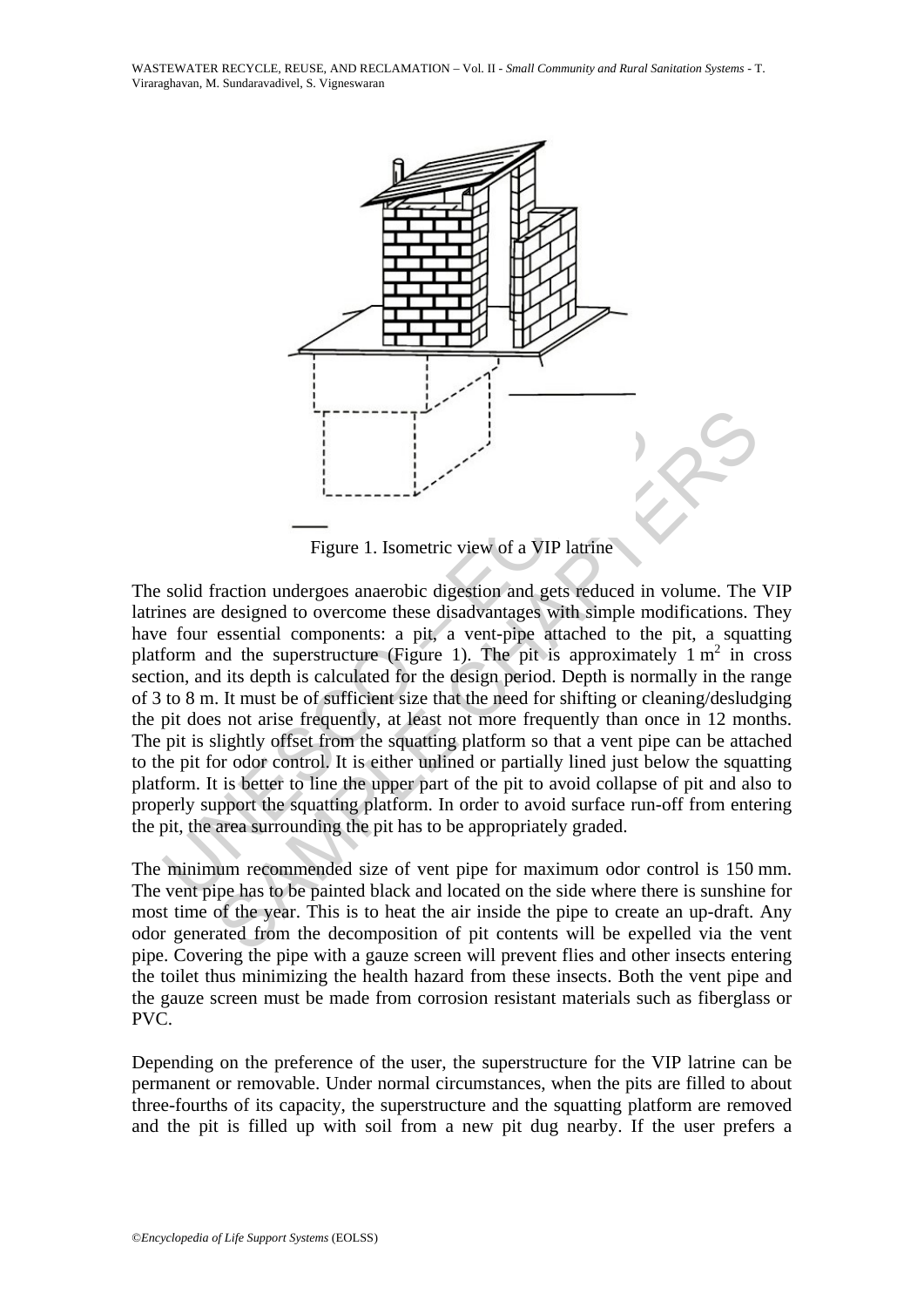permanent superstructure that can not be moved or where space is not available to move a VIP latrine, this system can be constructed with two pits.

This modification—ventilated improved double-pit (VIDP) latrine—will contain two pits dug side by side covered by the same superstructure. The pits will be used alternately and the squatting plate is moved from the full to empty pit as necessary. The pit, which is full, has to be covered with soil and should be emptied not less than twelve months after the last use. As a further improvement to VIDP latrines, each pit can be constructed with separate squatting platforms with a covered opening for desludging without disturbing either the superstructure or the platforms. Desludging can be done manually or mechanically. This must be done approximately when the second pit is also full.

## **4.8. Reed's Odorless Earth Closet (ROEC)**

ROEC is an alternative design for a VIP latrine. The pit in this type of latrine is completely offset from the squatting platform and the excreta fall into the pit through a chute attached to the platform (Figure 2). Hence, the pit can be constructed for longer design period. Usually the design lifetime for this kind of sanitation arrangement is around fifteen to twenty years. It also has a vent pipe to control fly and odor nuisance.



Figure 2. Reed's odorless earth closet

A disadvantage with ROEC is that in the absence of flushing or cleaning, the chute gets easily fouled with excreta. In spite of this disadvantage, it is preferable to the VIP latrines for the following reasons:

- It can be designed for longer life period;
- Since the pit is completely offset, there is no fear of collapse of the pit and possible danger to the users;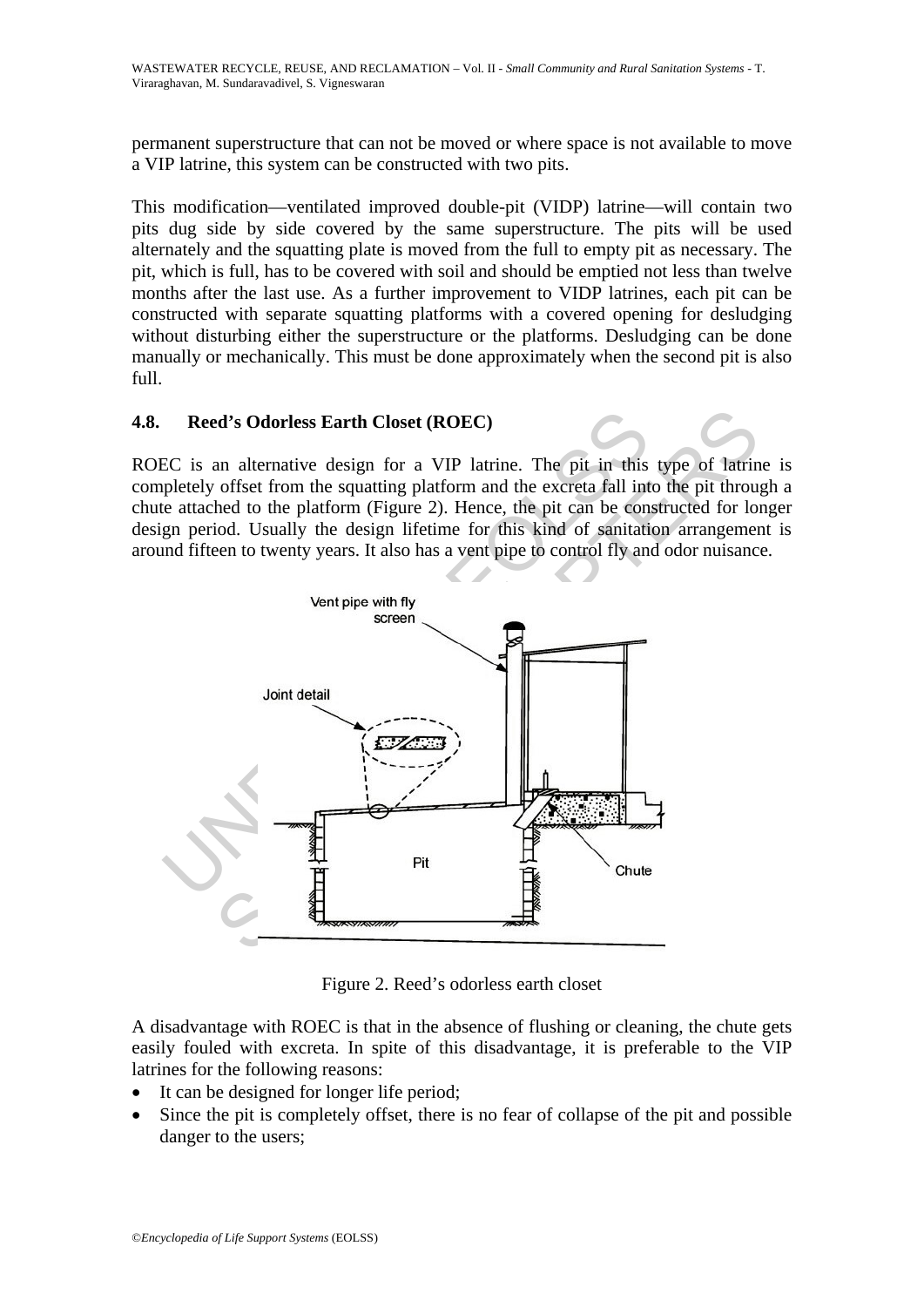The pit contents will be invisible, and emptying the pit will be easy and hence can be constructed with permanent superstructure

## **4.9. Batch Composting Toilets**

There are two basic types of composting toilets, namely the batch and composting types, depending upon how it is operated. These toilet systems rely upon the natural process of anaerobic composting to degrade the human waste. Double-vault composting (DVC) toilets are the most common types of batch composting toilets. They include two adjacent pits used alternately for every four to six months. Once a pit becomes half to three-fourths full, it is filled with ash, grass and other household organic refuse such as kitchen wastes, food wastes, paper wastes, etc. to absorb excess moisture in the pit and then covered with soil.

anaerobic composting process that occurs in these pits require<br>plete. Vault ventilation reduces odor and fly nuisance. By kee<br>clean, DVC toilets can be made so as not to pose any significant<br>proof of five to six months nec SAMPLE CHAPTERS The anaerobic composting process that occurs in these pits require several months to complete. Vault ventilation reduces odor and fly nuisance. By keeping the squatting plate clean, DVC toilets can be made so as not to pose any significant health risks. After a period of five to six months necessary for the die-off of a majority of pathogens, the compost can be removed and can be used as a fertilizer or as a soil conditioner. DVC toilets are suitable where:

- users take sufficient care in the maintenance of the toilet;
- sufficient organic filling materials such as ash, saw dust, grass or vegetable wastes are available;
- users are not averse to handling the composted material;
- there is opportunity for local use for the humus produced.

#### **4.10. Continuous Composting Toilets**

In continuous composting toilets or the "multrum" toilets (after the Swedish design), the composting pit, which is immediately below the squatting plate, has a sloping floor with inverted U- or V-shaped channels suspended above it to promote aerobic conditions in the chamber. Household organic wastes such as kitchen wastes, cardboard, grass etc., also can be added to the pit to obtain necessary carbon-nitrogen ratios for better composting.

Moisture requires to be carefully controlled at around 40 to 60%. In some designs, arrangements are provided for entry of outside air to promote aerobic conditions inside the composting chamber. Use of bulky materials such as straw or grass also help to this end. The composting material slowly moves down the sloping floor to a humus vault kept at the end for collection. The compost needs to be removed regularly for disposal.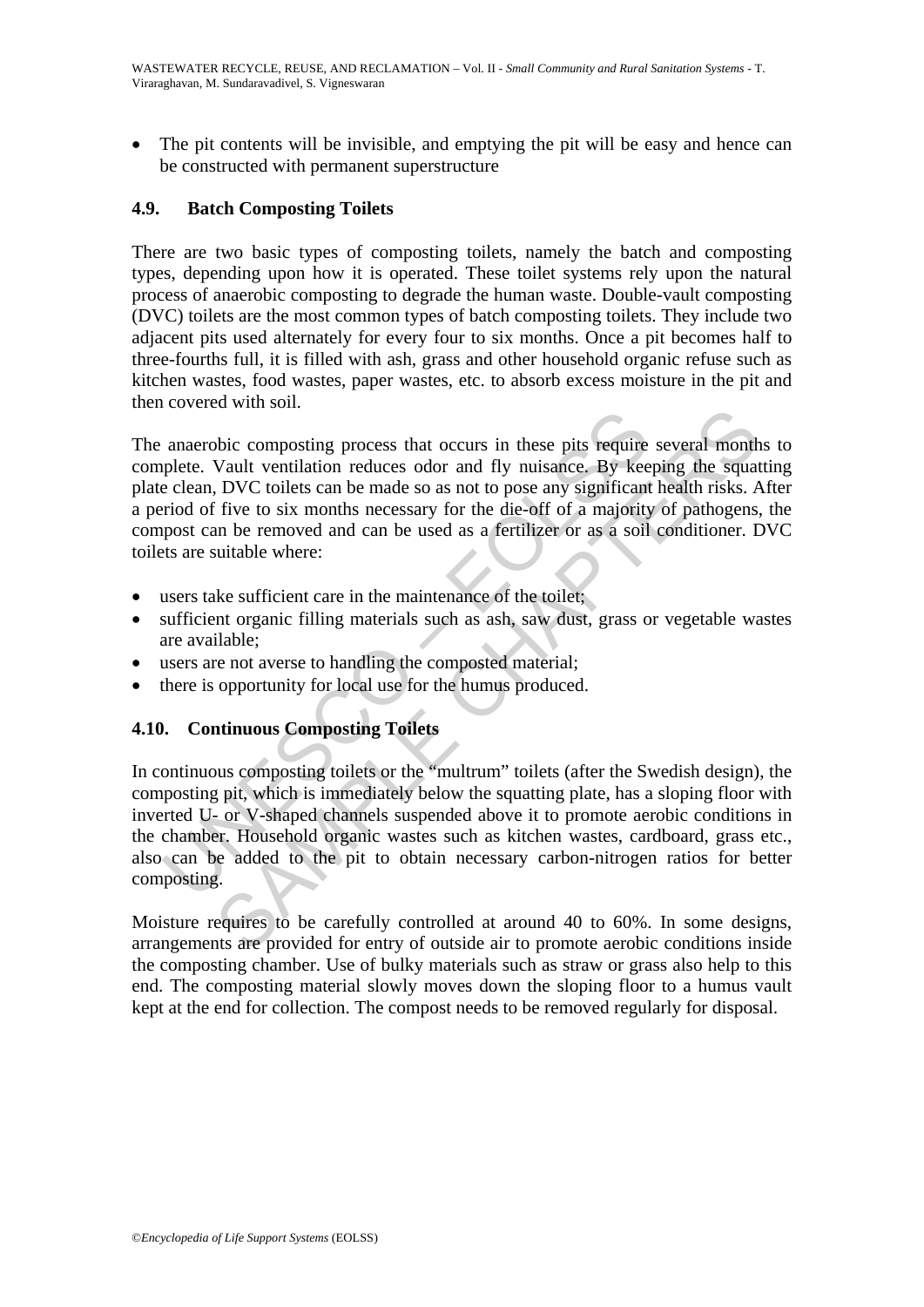## **4.11. Aquaprivy with Soakaway**

An aquaprivy consists essentially of a squatting platform that is situated directly on a fully lined tank that discharges the liquid fraction to an adjacent soakaway (Figure 3).



Figure 3. Aquaprivy with soakaway.

The matter of the same of the water seal to be discharged through and the tender of the same of this prince is a simple water and between the squating plate in this creates a simple water scale between the squating platfor From the same and the content of the same of the same of the same of the same of the same of this pipe is a sample water seal between the squating platform and the content extent of this pipe is kept about 10 to 15 cm. bel The squatting plate is attached with a drop pipe of 100 or 150 mm diameter and the bottom end of this pipe is kept about 10 to 15 cm. below the water level in the collection tank. This creates a simple water seal between the squatting platform and the contents of the tank. It also prevents nuisance due to flies and odor. A small vent pipe also is incorporated in the design to expel gases produced in the tank. It is important that the tank be completely watertight so that the water seal is not tampered due to leakage of water outside the tank. The excreta are directly deposited into the tank and undergo anaerobic decomposition. The collection tanks are designed normally for two to three years, after which the tank needs to be desludged. The liquid fraction that overflows from the tank needs to be discharged through a soak pit or soak drain.

Maintenance of the water seal has always been a problem in aquaprivies, when insufficient water is used to balance the water losses from the tank. A simple modification of the conventional aquaprivy, in which the household sullage also can be added to the tank can overcome this disadvantage. The sullage helps to readily maintain the water seal. This will obviously increase the quantity of discharge from the tank requiring a larger soakaway capacity to absorb excess flows. This modified version is called a "self-topping aquaprivy."

Major advantages of the "self- topping aquaprivies" are:

- they can be located inside the house;
- they are odor and fly free:
- health risks are minimal.

The main disadvantages are:

they are relatively costlier than the previously described systems;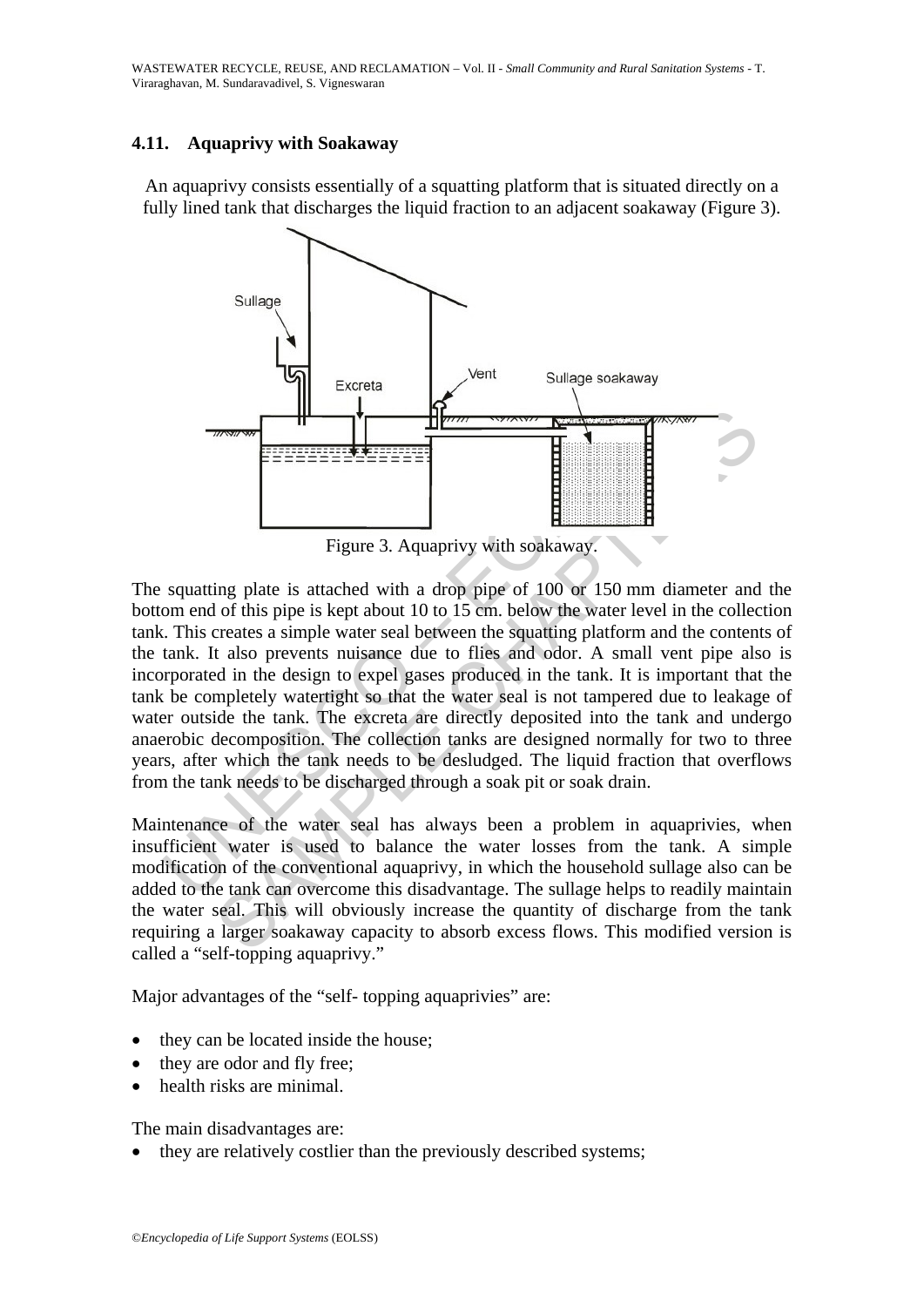- high level of skill requirement for construction;
- pits are to be emptied regularly which may require municipal involvement;
- significant amount of water is required for maintenance of the system.
- -
- -
- -
- TO ACCESS ALL THE **34 PAGES** OF THIS CHAPTER, Visit: [http://www.eolss.net/Eolss-sampleAllChapter.aspx](https://www.eolss.net/ebooklib/sc_cart.aspx?File=E2-14-04-00)

#### **Bibliography**

Brace C. (1995). Public works in Canadian cities: the provision of sewers in Toronto (1870–1913). *Urban History Review,* **23**, 33–43. [This paper presents in brief the history of development of modern sewer system.]

Department of Local Government (1998). On-site sewage management for single households. *Environment and Public Health Protection Guidelines* Department of Local Government, New South Wales, Australia. [Comprehensive compilation of various on-site sanitation systems suitable for tropical developed countries.]

Franceys R., Pickford J., and Reed R. (1992). *A Guide to the Development of On-Site Sanitation.* Geneva: World Health Organization. [Written in simple and lucid style with a large number of illustrations is a field guide for developing on-site sanitation systems in rural areas of developing countries.]

iography<br>
ec C. (1995). Public works in Canadian cities: the provision of sewers in Toront<br>
or C. (1995). Public works in Canadian cities: the provision of sewers in Toront<br>
entment of Local Government (1998). On-site sewa BS). Public works in Canadian cities: the provision of sewers in Toronto (1870–1913). *U*ew, 23, 33-43. [This paper presents in brief the history of development of modem sof Local Government (1998). On-site sewage managem Kalbermatten J. M., Julius S. D., Gunnerson C. G., and Mara D. D. (1983). Appropriate sanitation alternatives: a planning and design manual. *World Bank Studies in Water Supply and Sanitation #2.* Baltimore (USA): The Johns Hopkins University Press. [Detailed insight into planning and design aspects of appropriate on-site sanitation alternatives in developing countries.]

South Australian Health Commission (1982). *Common Effluent Drainage System.* SAHC Health Surveying Services, Adelaide. [Novel sewage collection system attempted in the towns of South Australia.]

Tarr J. A. (1979). The separate vs combined sewer problem—a case study in urban technology design choice. *Journal of Urban History,* **5**, 308–339. [Historic circumstances and developmental stages of modern sewage collection systems.]

Winblad U. and Kilama W. (1980). *Sanitation Without Water.* Stockholm: Swedish International Development Agency (SIDA). [Various dry on-site sanitation options for developing countries.]

WHO (1996). *Water Supply and Sanitation Sector Monitoring Report.* Geneva: World Health Organization.

#### **Biographical Sketches**

**T. Viraraghavan** graduated in civil engineering from the University of Madras in 1955 from the College of Engineering, Guindy, Madras, India. He worked for the Government of Tamil Nadu (Madras) for 10 years as Assistant Public Health Engineer and later for 5 years for the Government of India as Assistant Adviser in Public Health Engineering for the Ministry of Works and Housing. During 1962–63, he completed an M.Sc. in Public Health Engineering. He attended the University of Ottawa, Canada, during 1970–75 and obtained a doctorate in Civil Engineering in 1975. He worked as a senior environmental engineer with ADI Limited, Consulting Engineers, Fredericton, N.B., Canada, during 1975–82. Dr. Viraraghavan joined the Faculty of Engineering, University of Regina, Regina, Saskatchewan in 1982;